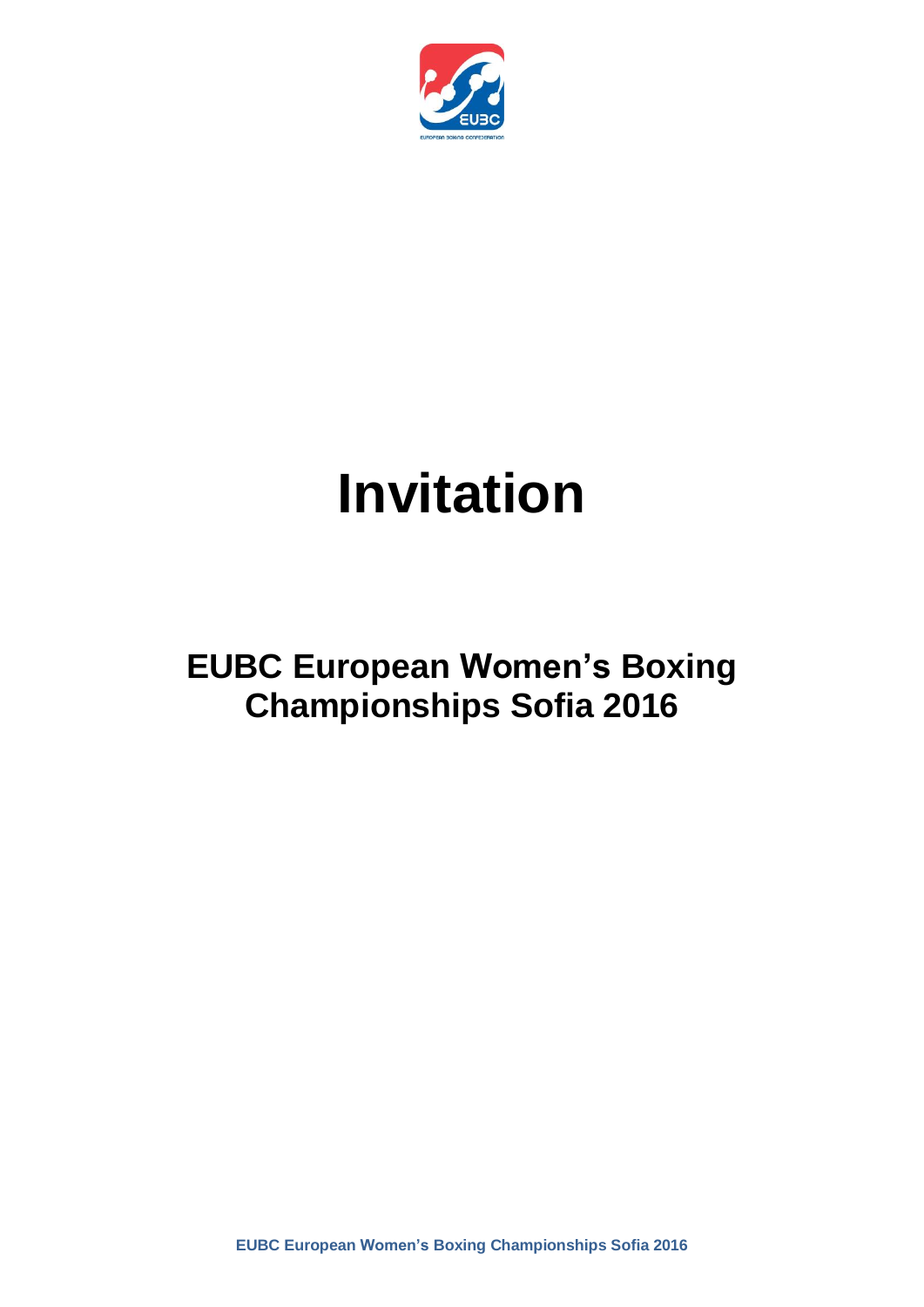

**TO:** EUBC National Member Federations

**DATE:** 1.10.2016

**SUBJECT:** EUBC European Confederation Women's Boxing Championships Sofia 2016

Dear Presidents and Secretaries General,

It is my great pleasure to extend an invitation to all EUBC National Member Federations to participate in the EUBC European Women's Boxing Championships, which will be held from November 14 to 24 in Sofia, Bulgaria.

EUBC looks very much forward to welcoming you in Bulgaria.

Sincerely yours,

francoperinell

Franco Falcinelli EUBC President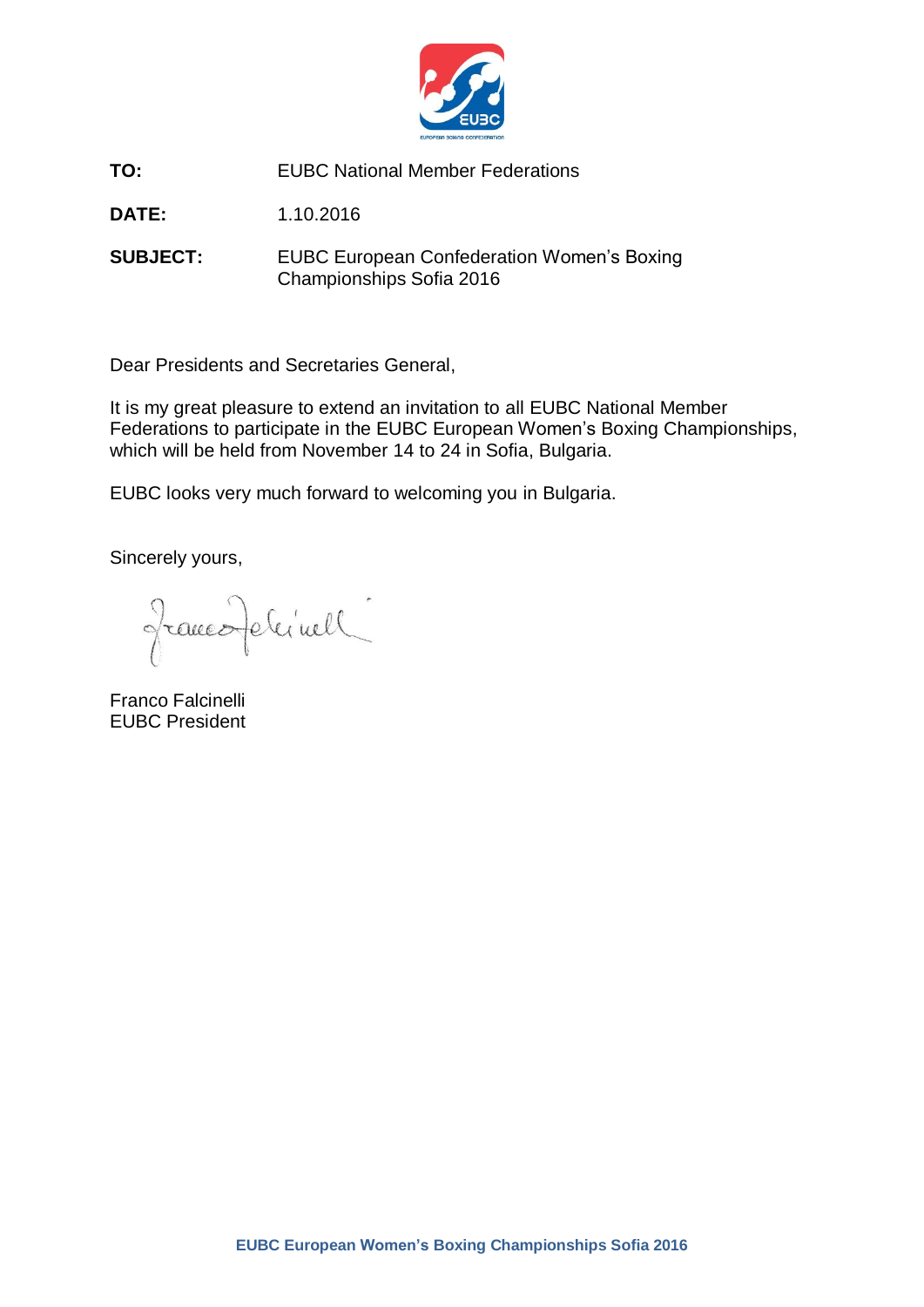

# **1. OFFICIAL TITLE OF EVENT**

EUBC European Women's Boxing Championships Sofia 2016

# **2. EVENT PERIOD**

| <b>Championships Period</b> | November $14 - 24$ , 2016 |
|-----------------------------|---------------------------|
| <b>Competition Period</b>   | November 15 - 23, 2016    |
| <b>Arrivals</b>             | November 14, 2016         |
| <b>Technical meeting</b>    | November 14, 2016         |
| General Weigh-In            | November 15, 2016         |
| Official draw               | November 15, 2016         |
| Rest day                    | November 21, 2016         |
| Departures                  | November 24, 2016         |
|                             |                           |

# **3. COMPETITION VENUE**

- Name: Sport hall Sofia
- Location: BULGARIA, Sofia

# **5. KEY COMPETION RULES**

The Championships will be held following AIBA Technical & Competition Rules.

| Age Classification           | Boxers between the ages of 19 to 40 will be eligible to<br>compete (born between January 1, 1976 and December 31,<br>1997. |
|------------------------------|----------------------------------------------------------------------------------------------------------------------------|
| <b>Weight Classification</b> | 10 Weight Categories<br>45kg – 48 kg, 51 kg, 54 kg, 57 kg, 60 kg, 64 kg, 69 kg, 75 kg, 1<br>81 kg, 81+ kg                  |

# **6. NUMBER OF ROUNDS**

Four (4) rounds of two (2) minutes, one (1) minute rest between rounds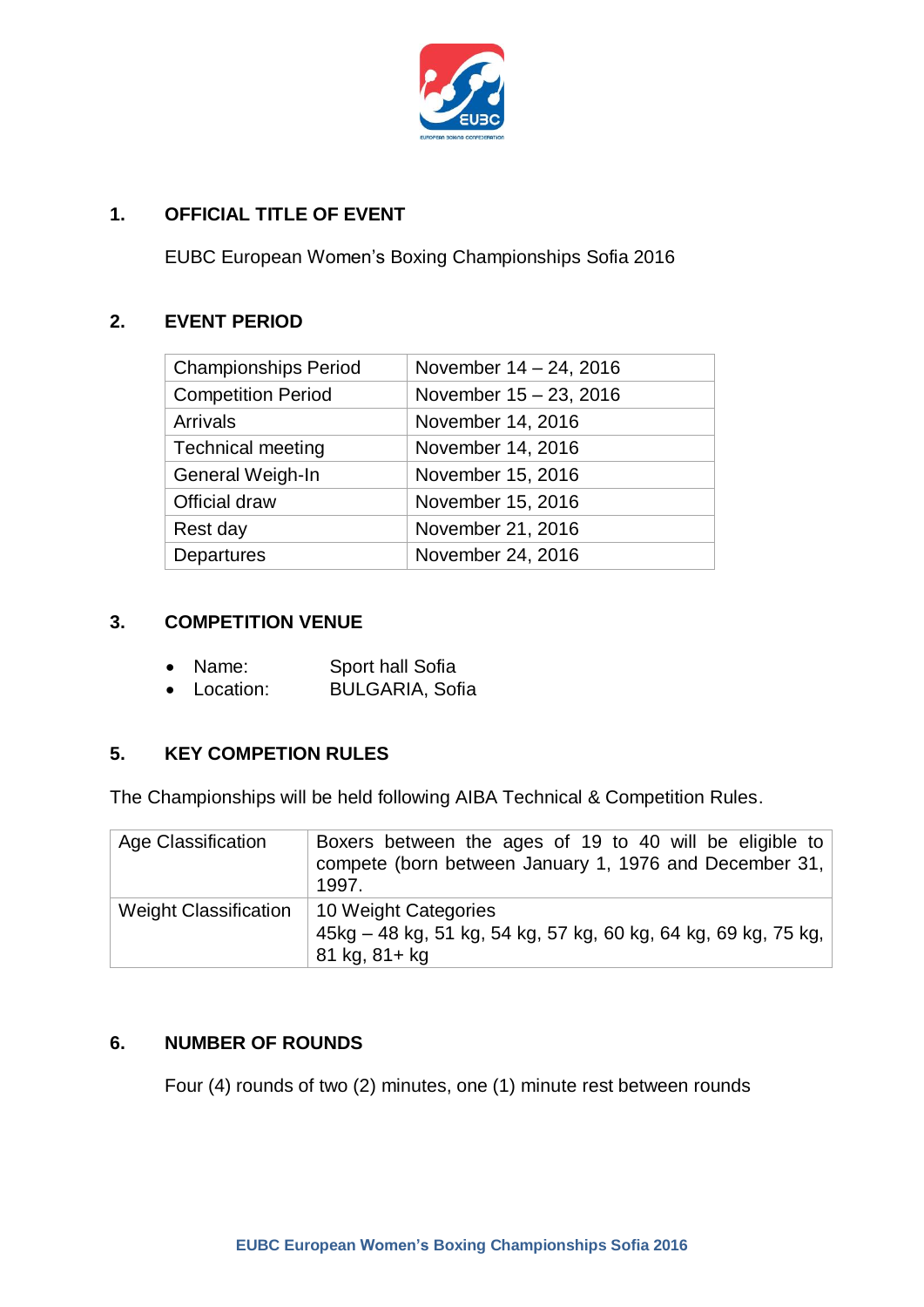

### **7. SCORING SYSTEM**

Only AIBA **10-Point Must Scoring System** will be used (Swiss Timing)

#### **8. REFEREES & JUDGES**

All Referees & Judges will be appointed by Confederation and approved by AIBA. No National Federation can send its own R&Js to this competition.

#### **9. REGISTRATION**

- A. Boxers
	- AIBA National Member Federations can register one (1) Boxer and one (1) reserve boxer in each Weight Category in the AIBA Database
	- AIBA National Member Federations can send only one (1) Boxer per Weight Category
	- It is also permissible for a Boxer to change her Weight Category and to be replaced by a reserved Boxer, in weight related cases only, at any time up to the closing of the General Weigh-In and Medical Examination
	- All other cases of substitution must be finalized the day before the General Weigh-In, in accordance with the AIBA Technical Rules & AOB Competition Rules
- B. Number of Team Officials
	- Each Team Delegation can have the following number of Team Officials:
		- $\circ$  1 3 Boxers: Up to 3 Coaches
		- $\circ$  4 7 Boxers: Up to 4 Coaches
		- $\circ$  8 10 Boxers: Up to 5 Coaches
	- In addition, each Team Delegation may be accompanied by one (1) Team Manager, one (1) Team Physician and one (1) Physiotherapist
	- All Coaches must be AIBA Certified Coaches and registered in the AIBA Database as AIBA will check each Coach's status at the time of registration
	- Up to three (3) AIBA Certified Coaches can act as ring Seconds in each bout
	- At least one 3-Star AIBA Certified Coach must be present as a Second in each bout at all times.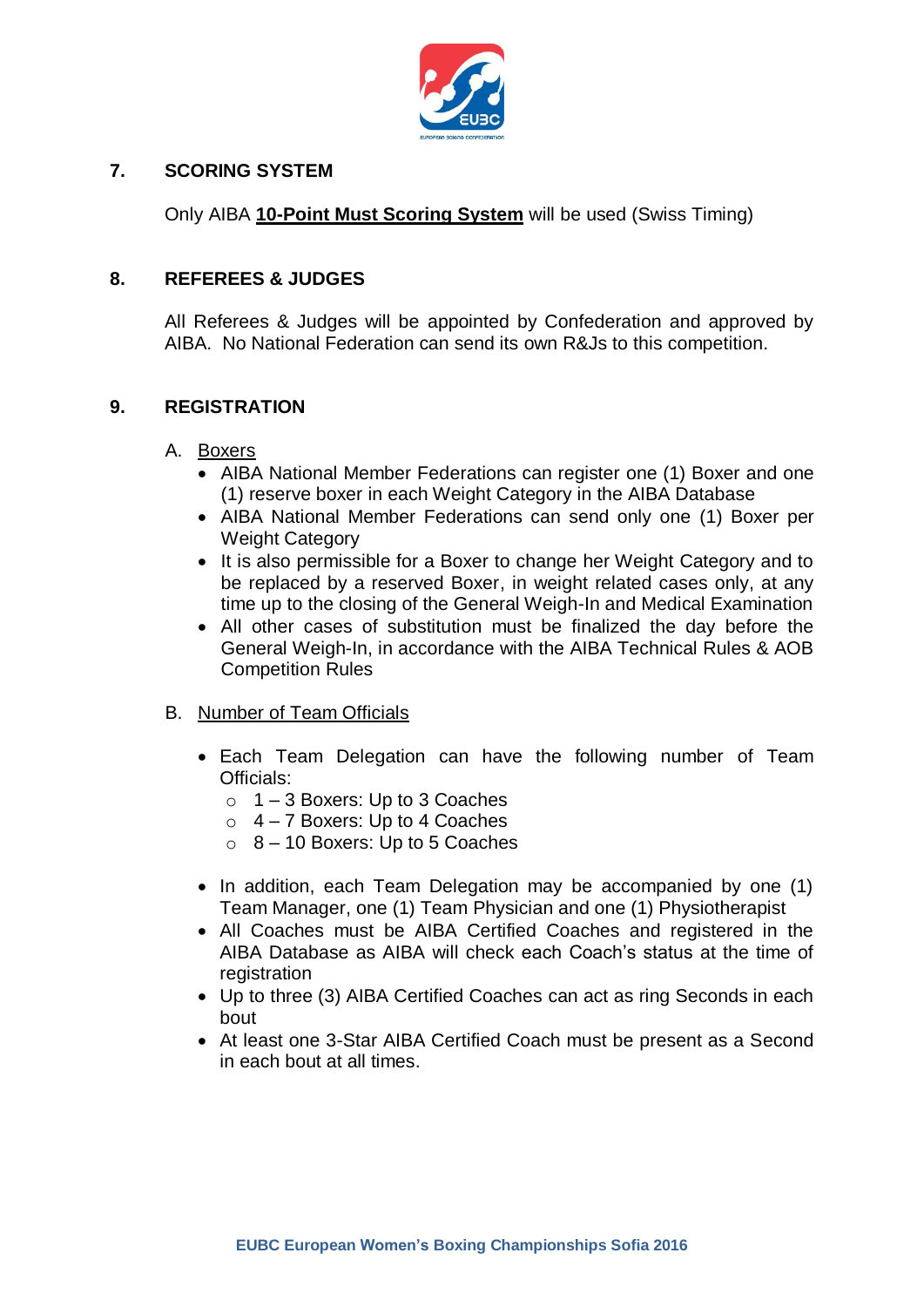

#### **10. REGISTRATION**

The registration process will ONLY be done via the online registration system using the given National Federations' username and password to access the following site, this starting **from October 01, 2016**

**<https://www.aiba-database.org/nf>** under AOB Menu then Confederation tab.

**The deadline for registration, including scanned passport copies and medical forms (which must be uploaded onto the AIBA Database), is:**

#### **25 October 2016**

(\*) Please note that Confederation **will not** accept any registration past this deadline.

# **11. SPECIFIC REQUIREMENTS**

- A. All Boxers must bring the following items to the General Weigh-In:
	- International AIBA Competition Record Book with an annual medical certificate issued by a Medical Physician
	- Valid passport
	- Accreditation card
	- AIBA Medical Certificate
	- Declaration of Non-Pregnancy
- B. Each Team Delegation must bring the following:
	- National flag 1 x 1.5m
	- National anthem on MP3 or CD
- C. Boxer's Uniform:
	- Each Boxer must bring two sets of uniform **(complete red and blue color sets not being mixed with any other color)**
	- Boxers must wear a same color set of either red or blue form-fitting vest and shorts/skirts as per the Boxers' respective corner allocation which will be their own responsibility
	- The belt line of any shorts/skirt must be clearly indicated by a contrasting color and by using a 6-10cm wide elastic waistband (the belt line is an imaginary line from the navel to the top of the hips).

#### **12. BOXING EQUIPMENT**

The LOC will provide AIBA approved and licensed boxing gloves and hand bandages to all boxers for all bouts. Both boxing gloves and head guards are compulsory official items which all boxers must wear, not their personal ones.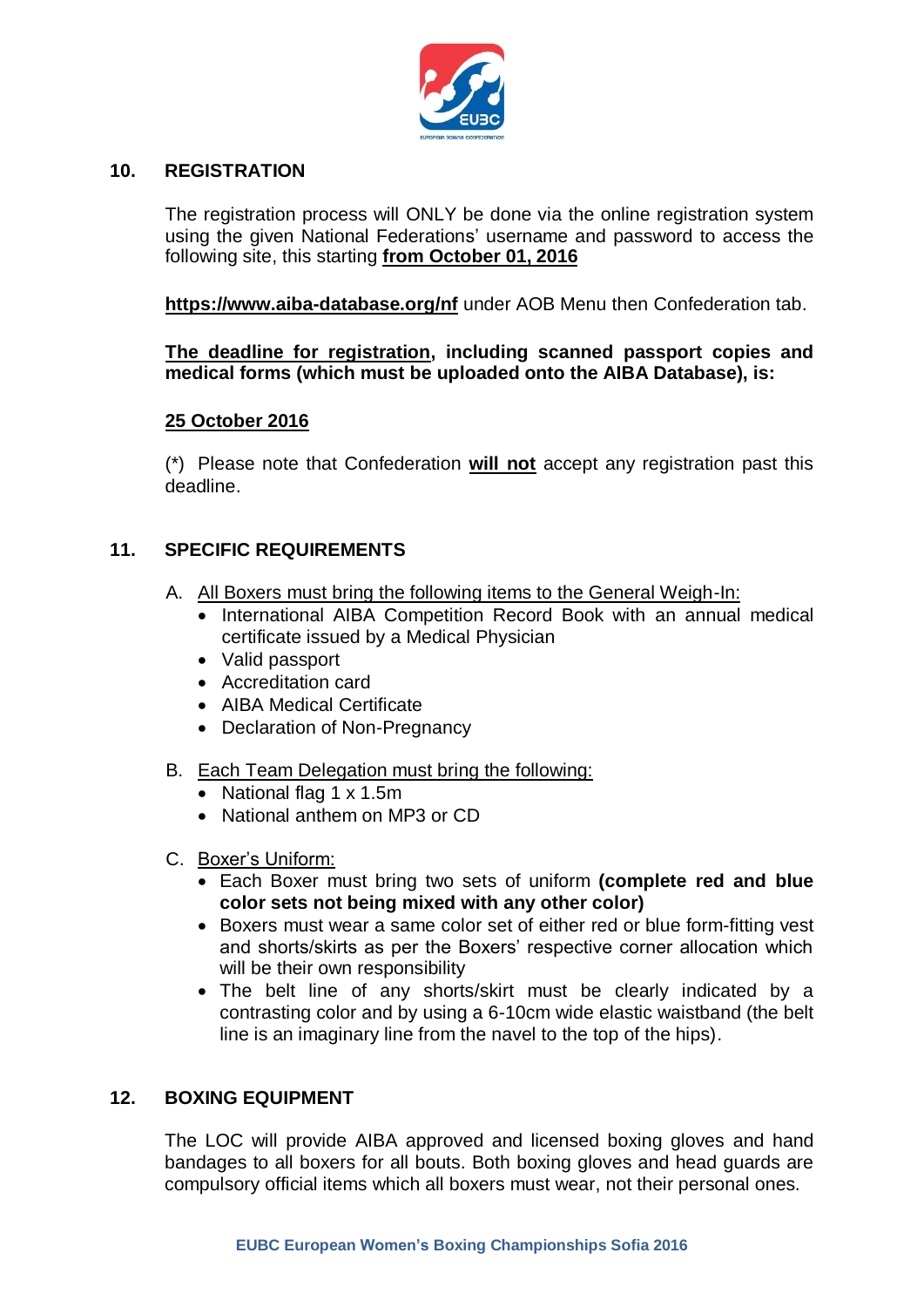

#### **13. TRANSPORTATION**

LOC will provide local transportation between airport, Hotel, Venue and Training Venue during the Championships Period.

Please inform LOC beforehand of your flight details so we may arrange the appropriate pick-up of your delegation.

#### **14. ACCOMMODATION**

The room rates are provided for the Championships Period only and apply from **November 14 to 24, 2016.**

Team delegations choosing to arrive earlier and/or stay longer than championships period must pay the room rate of **EUR 50** per person per day in double occupancy and EUR 70 per person per day in single occupancy, including 3 meals.

#### A. Room Rates for Team Delegations are as follows:

| For double occupancy (2       | <b>EUR 50 per person, per day, including</b> |
|-------------------------------|----------------------------------------------|
| persons per room - twin beds) | 3 meals                                      |
| For single occupancy (1       | <b>EUR 70 per person, per day, including</b> |
| person per room)              | 3 meals                                      |

#### B. Room Rates for Extra Team Officials

• Extra Team Officials are NOT allowed to stay at the Team Delegation Hotel(s)

• Cost of accommodation for Extra Team Officials is **EUR 100** per person, per day, including 3 meals.

- C. Payment of Hotel Room Charges:
	- All delegations must pay the full room charges in advance at the time of check-in.
	- Team Delegations will not be able to receive accreditation cards and hotel room keys if the payment is not made in full
	- Payment must be made only cash upon arrival.

#### **15. INSURANCE**

All participants are requested to get their own travel and medical insurance as the LOC will provide liability insurance for all participants only at the Competition Venue.